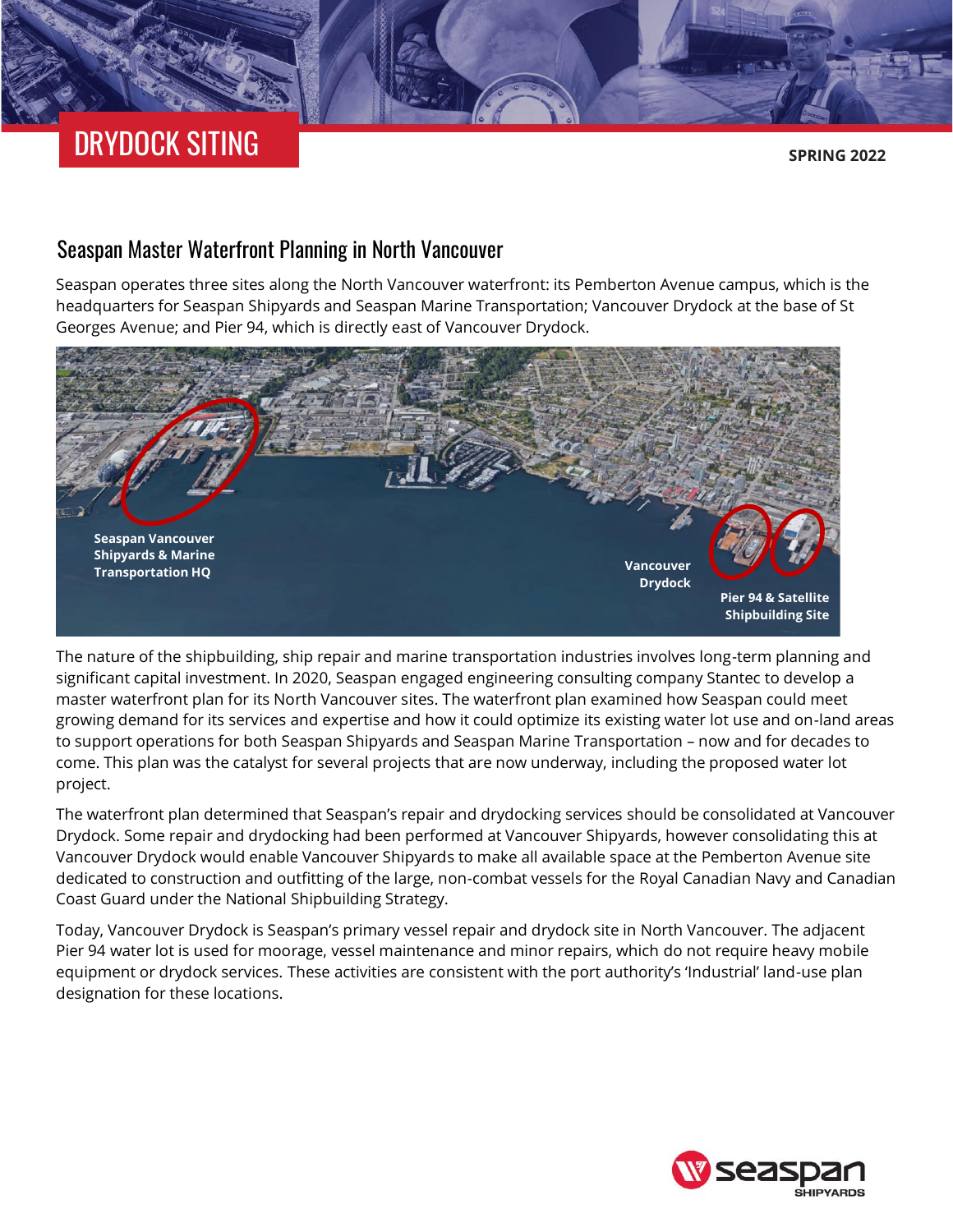

Existing uses of the Vancouver Drydock and Pier 94 sites

With the consolidation of repair and drydocking services at Vancouver Drydock, and recognizing the sustained high demand for these services, in spring 2021 Seaspan initiated a permit application to add two smaller drydocks and a work pontoon, and to extend its water lot by 40 metres to the west. This proposed change in the water lot exercises Seaspan's option in its 2018 lease agreement with the port authority to extend the Vancouver Drydock water lot to the west, subject to permit approval.

In addition to the proposed project at Vancouver Drydock, the master waterfront plan outlined several other projects, now underway at Seaspan's Pemberton site, to support the launching and outfitting of vessels constructed at Vancouver Shipyards. Details of the approved projects are available on the port authority's **[Status of Permit](https://www.portvancouver.com/permitting-and-reviews/per/project-and-environment-review-applicant/status-of-permit-applications/)  [Applications](https://www.portvancouver.com/permitting-and-reviews/per/project-and-environment-review-applicant/status-of-permit-applications/)** page.

Two of these projects include the **[Ship Load-Out Gravel Bed](https://www.portvancouver.com/permitting-and-reviews/per/project-and-environment-review-applicant/status-of-permit-applications/seaspan-ship-load-out-gravel-bed-and-shoreline-protection/)**, which involves building a 7,500 square metre gravel bed needed to safely launch the Joint Support Ships and the **[Outfitting Pier Extension](https://www.portvancouver.com/permitting-and-reviews/per/project-and-environment-review-applicant/status-of-permit-applications/seaspan-ulc-outfitting-pier-extension-project/)**, which entails removal of the existing timber pier from 1966 and replacing it with a concrete deck secured by steel piles.

The various projects at Vancouver Shipyards have reduced the amount of available water space around Seaspan's Pemberton Avenue site that has traditionally been used for Seaspan's Marine Transportation's tug fleet and moorage of its marine equipment.

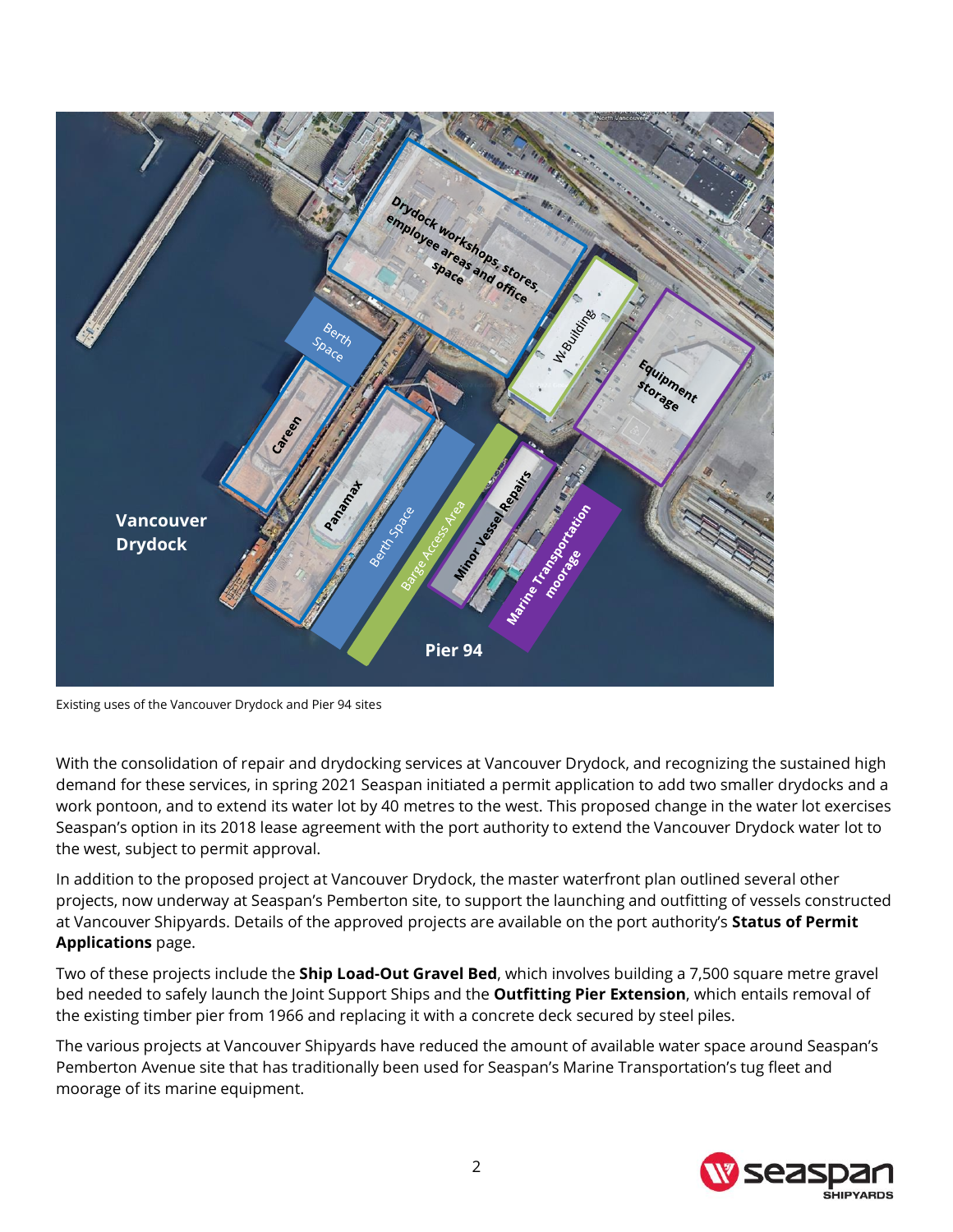Consequently, the waterfront plan identified the solution to move several barges from the Pemberton Avenue site to the Pier 94 site where they will continue to support the operating needs of the marine transportation business.

In September 2021, the port authority approved the **[Pier 94 Mooring Piles project](ttps://www.portvancouver.com/permitting-and-reviews/per/project-and-environment-review-applicant/status-of-permit-applications/seaspan-mooring-piles-at-pier-94/)** (a category B project). This involves removing three existing steel-piled dolphins including their timber fenders and installing seven new onemetre diameter cantilevered steel mooring piles on the east side of Pier 94. Construction is scheduled to begin in summer 2022. Once complete, the area will continue to be used for moorage, vessel maintenance and minor repairs, which do not require heavy mobile equipment or drydock services. These activities are consistent with the port authority's 'Industrial' **[land use plan](https://www.portvancouver.com/wp-content/uploads/2019/11/500_POV-Land-Use-Plan_FINAL-2.pdf)** designation for this location.

### Criteria for Drydock Siting Locations

In its assessment of potential siting locations for additional floating drydocks, Seaspan considered that several operational criteria must be met in order to carry out vessel repair and maintenance services. These criteria include:

1. A sheltered location, free from significant wave height and strong currents.

Floating drydocks must be secured against a stable pier and must be sheltered from significant wave height and strong currents to protect the drydocks and the vessels within them. In the case of the Vancouver Drydock location, the existing drydocks benefit from the protection of the adjacent public pier and Lonsdale Quay.

2. An overall yard configuration that accommodates a 1:1 ratio of berth space to drydock length.

To provide vessel repair and maintenance services, an operation must have equal drydock and berth space capacity to provide the necessary dry and water-based services. Drydock operations include both drydock and in-water activities. Drydock activities include painting and refinishing exteriors, replacing hull sections or propellers. In-water activities in the berth space include testing, trialing and commissioning of systems and equipment modifications or upgrades.

Vancouver Drydock currently uses the berth space in the northwest of its water lot, as well as east side of the Panamax drydock. For example, the recent retrofit of the Canadian Coast Guard vessel *Sir Wilfred Laurier* included three months of activity in the Careen drydock, followed by six weeks in the berth space north of the Careen to trial and test the newly-installed vessel infrastructure.

3. Close to the on-site workshop and stores to provide access to replacement parts and materials, and proximity to employee spaces, such as lunchrooms.

When a vessel is in drydock for repair or maintenance, there is a steady stream of employee and equipment activity between the on-land shipyard and the drydocks. Examples include components of the ship that need refurbishment or replacement need to move from the drydock to the shipyard, and from the shipyard workshop to the drydock for installation or equipment used for repair and maintenance must move from the shipyard to the drydocks.

The components and equipment travelling between the shipyard and the drydocks are often large, weigh upwards of 20 tons, and need to be either carried by vehicle or lifted by cranes. On average, workers at Vancouver Drydock make six to eight roundtrips a day between the on-land shipyard and the drydocks, with each roundtrip ranging from approximately 200m to 700m. These trips include moving components and equipment as in the above examples, along with travel to and from employee spaces used for such activities as health and safety training and the lunchroom areas during designated break times.

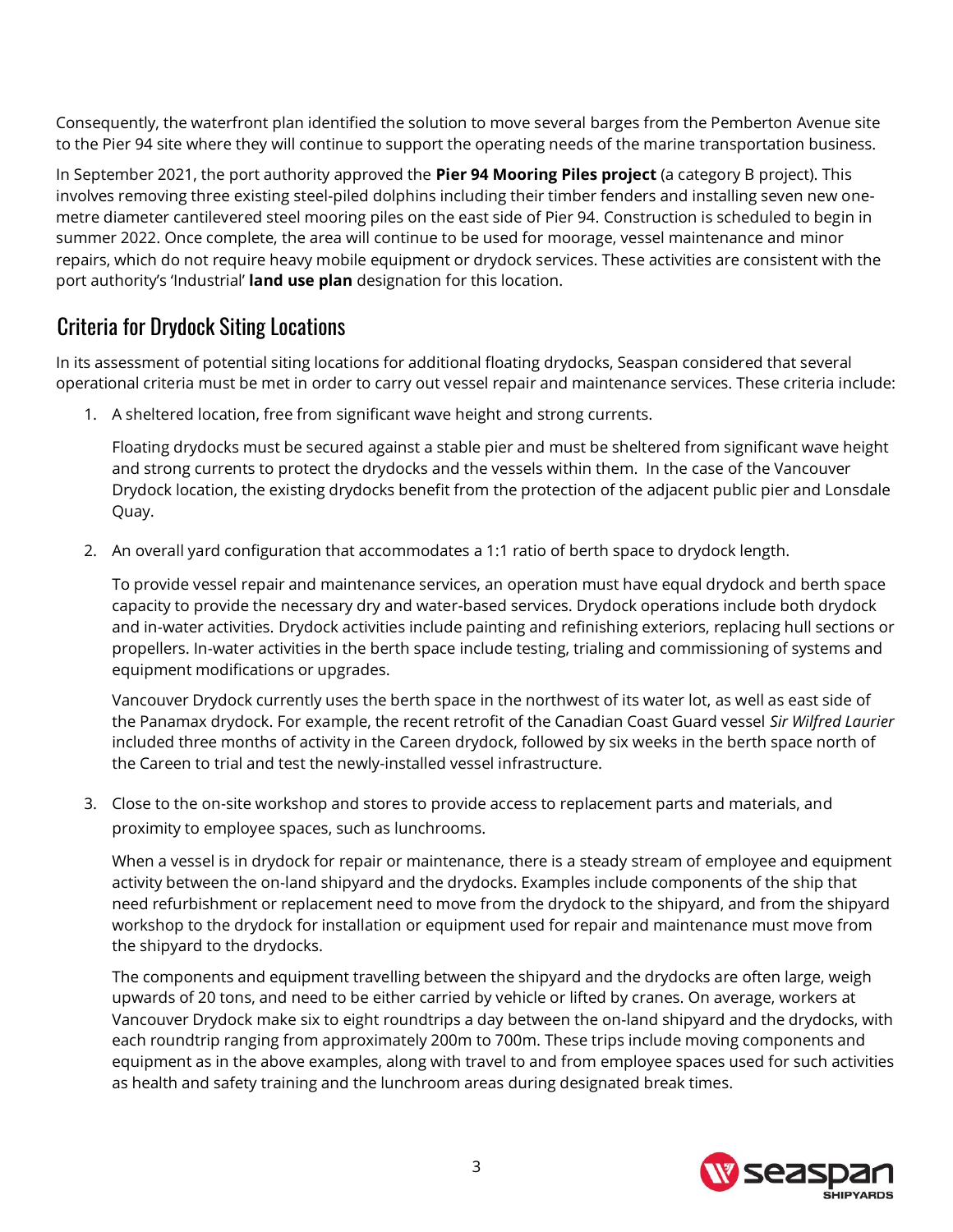Having an efficient layout is important to drydock operations to ensure that the team can carry out repair and maintenance projects at the required safety and quality standards in a timely way. The current on-land layout at Vancouver Drydock is designed for efficient operations and minimal travel between the shipyard and the drydocks. As an analogy, when completing a home renovation, the availability and proximity of construction supplies, tools and equipment is a necessity for timely and efficient renovations.

4. Direct access to the drydocks via the service pier for frequently-used mobile equipment – specifically cranes, forklifts, and mobile lifts – that weigh upwards of 20 tons.

Service piers must have the size and capacity to carry the loads of large mobile equipment, components which are either removed from or installed into the vessels, and supplies used for vessel repair activities. The equipment and machinery to serve the smaller drydocks would be of a similar weight and scale as those used in operations today at Vancouver Drydock. For example, a mobile lift weighs 14 tons itself, a forklift weights up to 18 tons and carries loads of up to 15 tons.

5. Water depth of between 12 metres and 15 metres.

12 meters is the minimum depth required to operate a drydock, given that it needs to move up and down within the water column for arriving and departing vessels.

6. Unencumbered barge access to the adjacent W Building Site – the satellite shipbuilding facility.

Barges require access to the W Building, at minimum, every two weeks. Within the basin, the distance between the Panamax and Pier 94 is approximately 95m. Shipbuilding components leave the W building by barge approximately every two weeks. The barges servicing the W building are approximately 20 metres wide. To safely maneuver the barges, there must be sufficient clearance for the tugs, barges and vessels occupying the berth space.

7. Does not impede safe navigation of vessels within the Vancouver Drydock basins and in Burrard Inlet.

Vessels and tugs must be able to be safely berthed within the existing and proposed drydocks and safely navigate within the basins to the west and east of the existing drydocks. Drydocking is a complex task that requires a high degree of accuracy to ensure that the vessel being drydocked is placed precisely in the drydock so that it remains stable, upright, and free from damage when it is raised out of the water. Adequate space around the drydock is needed, as drydocking a vessel requires two to four tugboats to precisely maneuver the vessel into position.

Any future proposed drydocks must have sufficient distance from the Burrard Dry Dock public pier and the main Burrard Inlet navigation channels. The future proposed drydocks also must stay within the southern boundaries of the water lot, which restricts how far south the drydocks can be positioned. Additionally, anything that is too far south would not be permitted by the port authority.

8. Community Proximity

Given that the area to the west of Vancouver Drydock's site, previously used for industrial activity, has been developed for adjacent residents and businesses as the Shipyards District, Seaspan added an eighth criteria, community proximity, in its assessment of potential drydock locations, with the intent to reduce impacts of operations on the adjacent community.

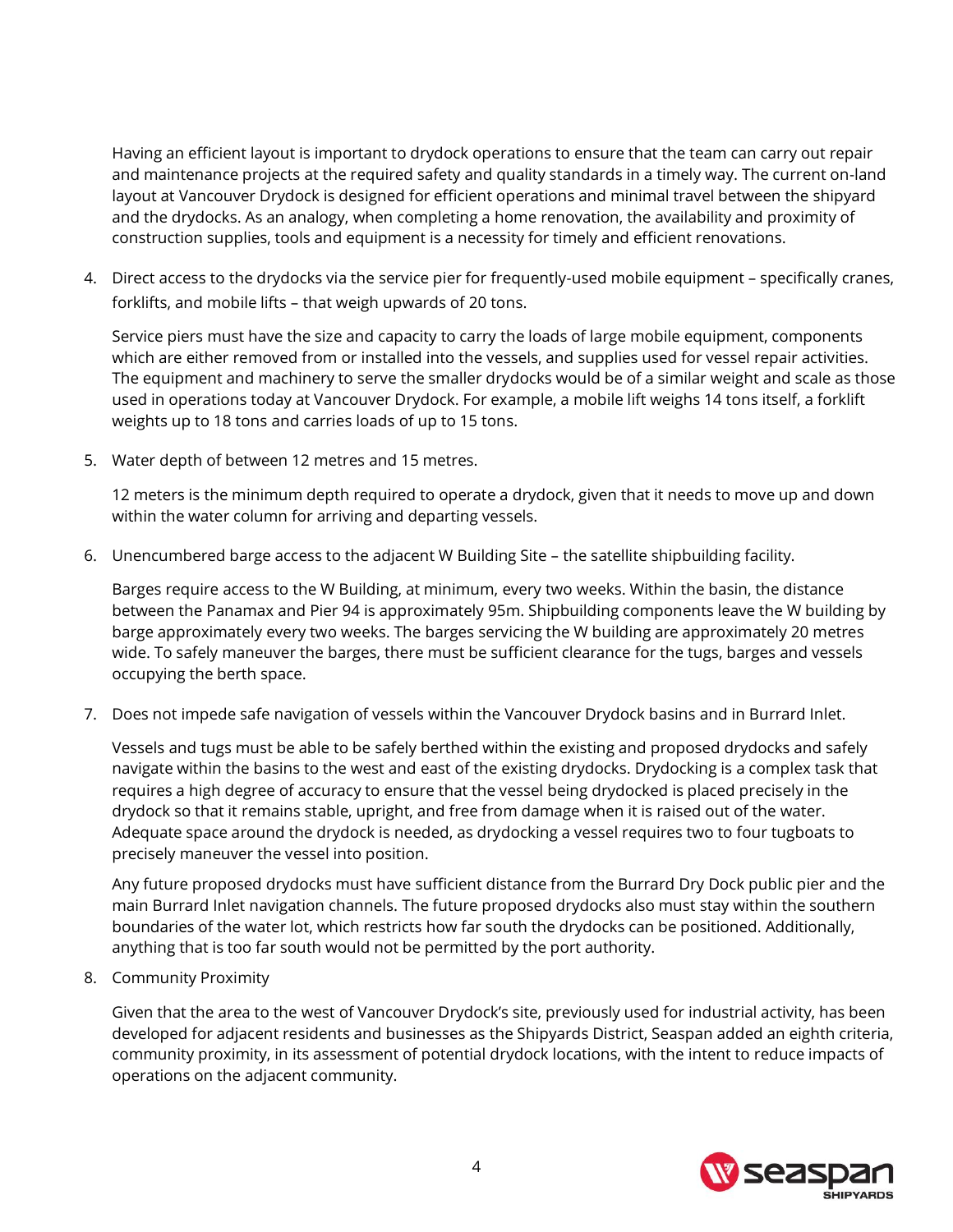### Potential Siting Locations

Through the lens of the eight criteria noted above, Seaspan conducted an analysis to determine potential areas within Vancouver Drydock's water lot and, subsequently, the feasibility of the adjacent water lot directly east of Vancouver Drydock's current operations (Pier 94), which is leased by Seaspan ULC.

The western areas of Vancouver Drydock's water lot were a primary focus because the company's lease terms with the port authority allow for an expansion of the water lot to the west. The southern areas were also considered because they were not in active use by Vancouver Drydock other than for vessel movements and were a farther distance away from adjacent residences. The eastern portion of the water lot was also considered, although already in active use by Vancouver Drydock.



Vancouver Drydock potential siting locations

Seaspan identified six potential site locations for the additional drydocks within its existing water lot, expanding to the west, east and south. For each of these locations, Seaspan applied a rating of *requirement met* (green), *requirement partially met* or *inefficiency introduced* (yellow), or *requirement not met* (red) against the criteria. Any potential site where one or more of the criteria could not be met (red) was eliminated.

Based on this analysis, three of the six sites were identified as potential siting options (Working Regions) and three were eliminated (No-Go Regions). Results of the analysis are discussed below.

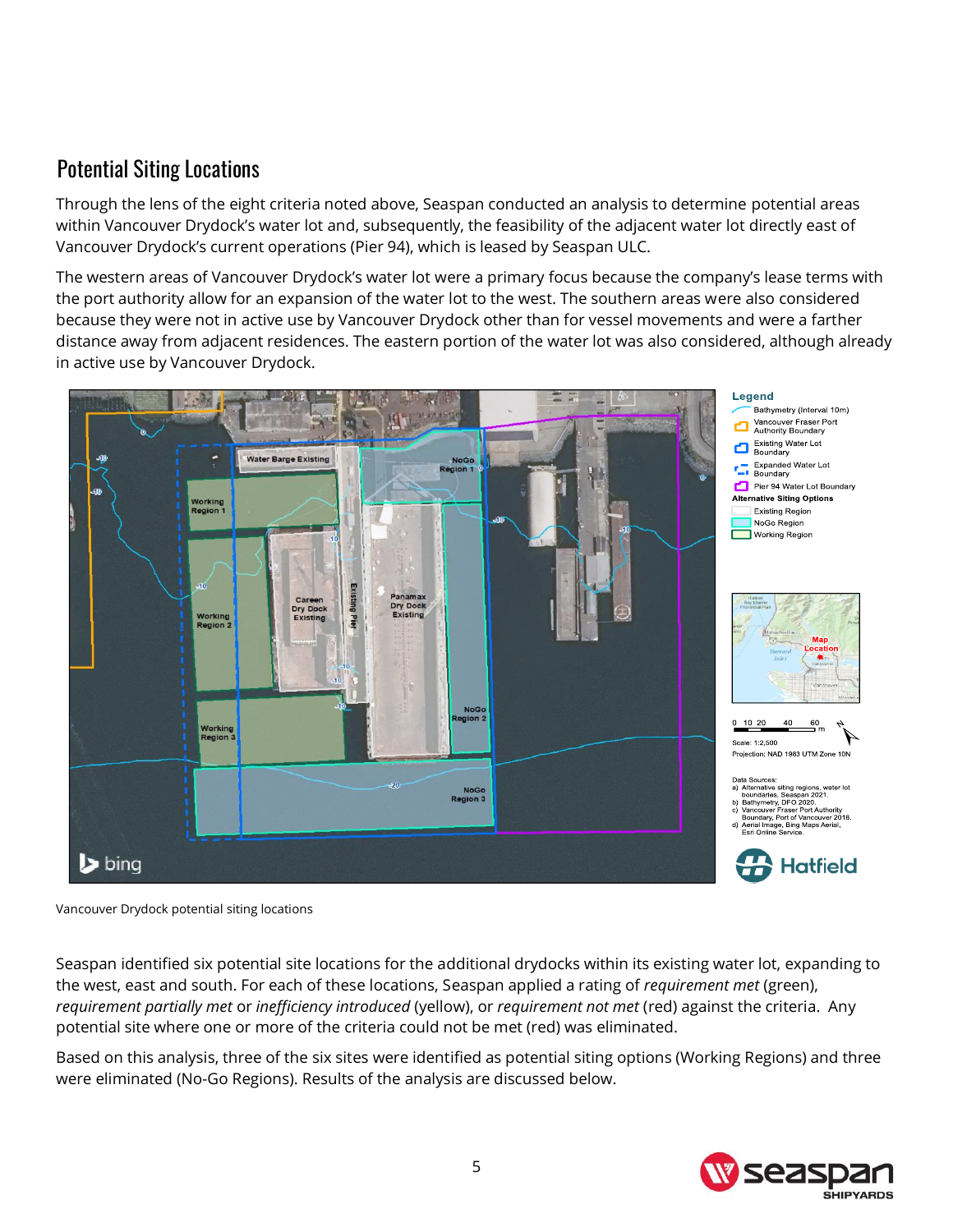## Analysis of Effective Siting Locations

| <b>Operational Requirements</b>                          | <b>Working</b><br>#1 | <b>Working</b><br>#2 | <b>Working</b><br>#3 | No-Go<br>#1 | No-Go<br>#2 | No-Go<br>#3 |
|----------------------------------------------------------|----------------------|----------------------|----------------------|-------------|-------------|-------------|
| Sheltered location                                       |                      |                      | c                    |             |             |             |
| 1:1 berth space to drydock<br>length ratio               |                      |                      |                      |             |             |             |
| Workshop stores and<br>employee spaces proximity         |                      |                      |                      |             |             |             |
| Mobile equipment direct<br>access with 20T pier capacity |                      |                      |                      |             |             |             |
| 12m to 15m water depth                                   |                      |                      |                      |             |             |             |
| W Site barge access                                      |                      |                      |                      |             |             |             |
| Safe navigation                                          |                      |                      |                      |             |             |             |
| Community proximity                                      |                      |                      |                      |             |             |             |

The working regions 1 and 2 are operationally viable, while working region 3 is not viable:

| <b>Key</b> | Requirement is met | Requirement partially met | Requirement not met |
|------------|--------------------|---------------------------|---------------------|
|            |                    |                           |                     |

#### **Criteria Rationale**

- Working Region 1 can only accommodate one drydock and has an operational and environmental downside; dredging of the area would be required and is closest to the adjacent community.
- Working Region 2 can accommodate both drydocks if a work pontoon is included, and is similar proximity to Region 1
- Working Region 3 can only accommodate one drydock, but is not viable, as access to the Careen is blocked, which would restrict the safe navigation into and out of the Careen. There is also too much exposure to the main Burrard Inlet navigation channel.
- NoGo Region 1 is not operationally viable because it eliminates shore access to the Panamax and requires significant dredging to address the shallow seabed elevation, does not provide sufficient berth space and can only accommodate one drydock.
- NoGo Region 2 is not operationally viable because the existing berth space (east side of Panamax) is eliminated, movement to and from the drydocks would require two crane lifts and the drydock is not accessible when the Panamax is loading and unloading vessels, and can only accommodate one drydock (a second drydock would block access to the W-building).

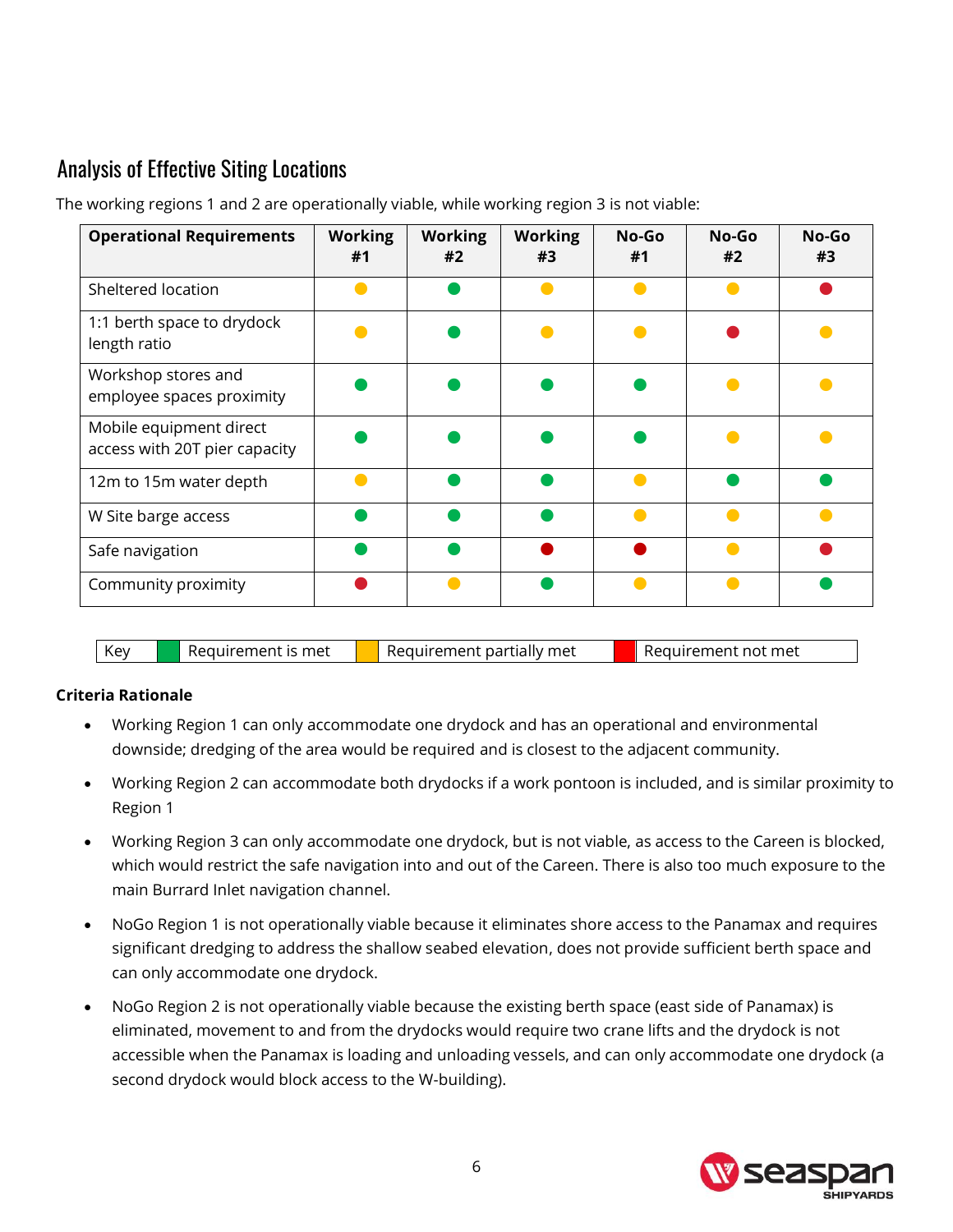• NoGo Region 3 is not viable because it has unsafe exposure in deep water, it blocks the entrance to the Panamax, and would require excessive marine structure to facilitate mooring of the drydock.

### Proposed Site Location

From its analysis, Seaspan determined that the combination of Working Regions #2 and #3 – that is, shifting the Careen away from the shore by approximately 40 metres and siting the new drydocks next to it – presented the best balance of operational requirements and reduced adjacent community impacts. This is the siting that Vancouver Drydock presented to the port authority in 2021 for consideration, along with a number of technical studies in support of its application.



Vancouver Drydock Proposed Water Lot Project Siting

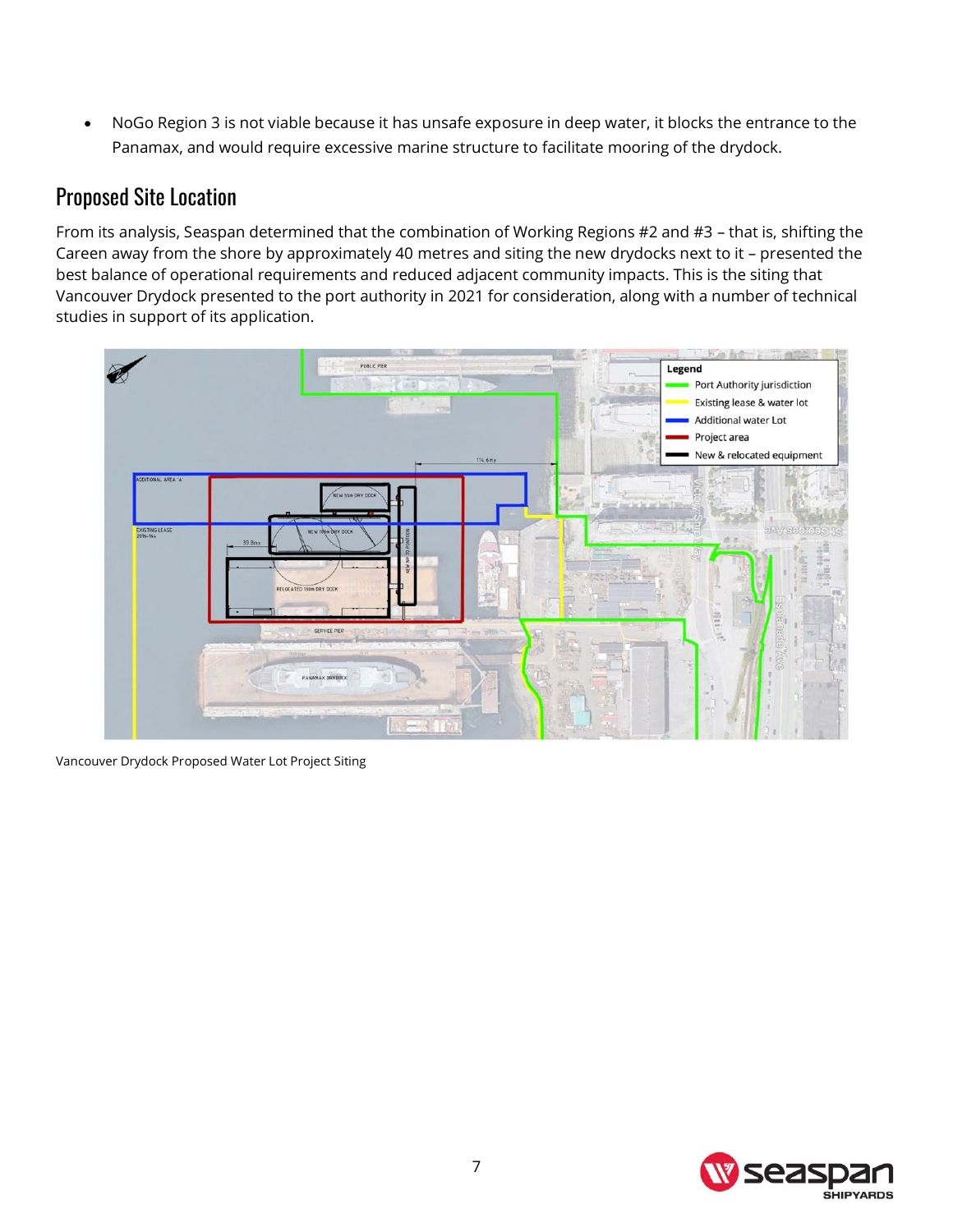# Alternate Siting Location – Area 7 (Pier 94)

In its siting assessment submitted in 2021, Seaspan did not consider any locations beyond the Vancouver Drydock water lot that were not specifically noted in its lease agreement with the port authority.

The water lot to the east of Vancouver Drydock's operations is commonly known as Pier 94. Vancouver Drydock did not present this as an option for the proposed new drydocks in 2021 for two reasons:

First, this water lot is leased to Seaspan ULC for its Marine Transportation business. While Seaspan ULC is the parent company of Vancouver Drydock and the Marine Transportation businesses, they are separate legal entities. Similarly, if business owner leases a commercial property and is planning an addition, they would not typically consider making the addition on an adjacent property leased by their neighbour.

Second, the Pier 94 water lot is already in use for moorage, vessel maintenance and minor vessel repairs (activities not requiring heavy mobile equipment or drydock services) and will continue to be used for these activities. As noted above, Seaspan's master waterfront plan to make the best use of existing water lot areas in North Vancouver identified the Pier 94 water lot area to accommodate moorage of marine assets, displaced at Vancouver Shipyards, to support the operating needs of the Marine Transportation business. Seaspan received a permit from the port authority in September 2021 to carry out the necessary site upgrades to accommodate these marine assets.



Water lot boundaries for Vancouver Drydock and Pier 94 areas, noting the additional area analyzed (Area 7)

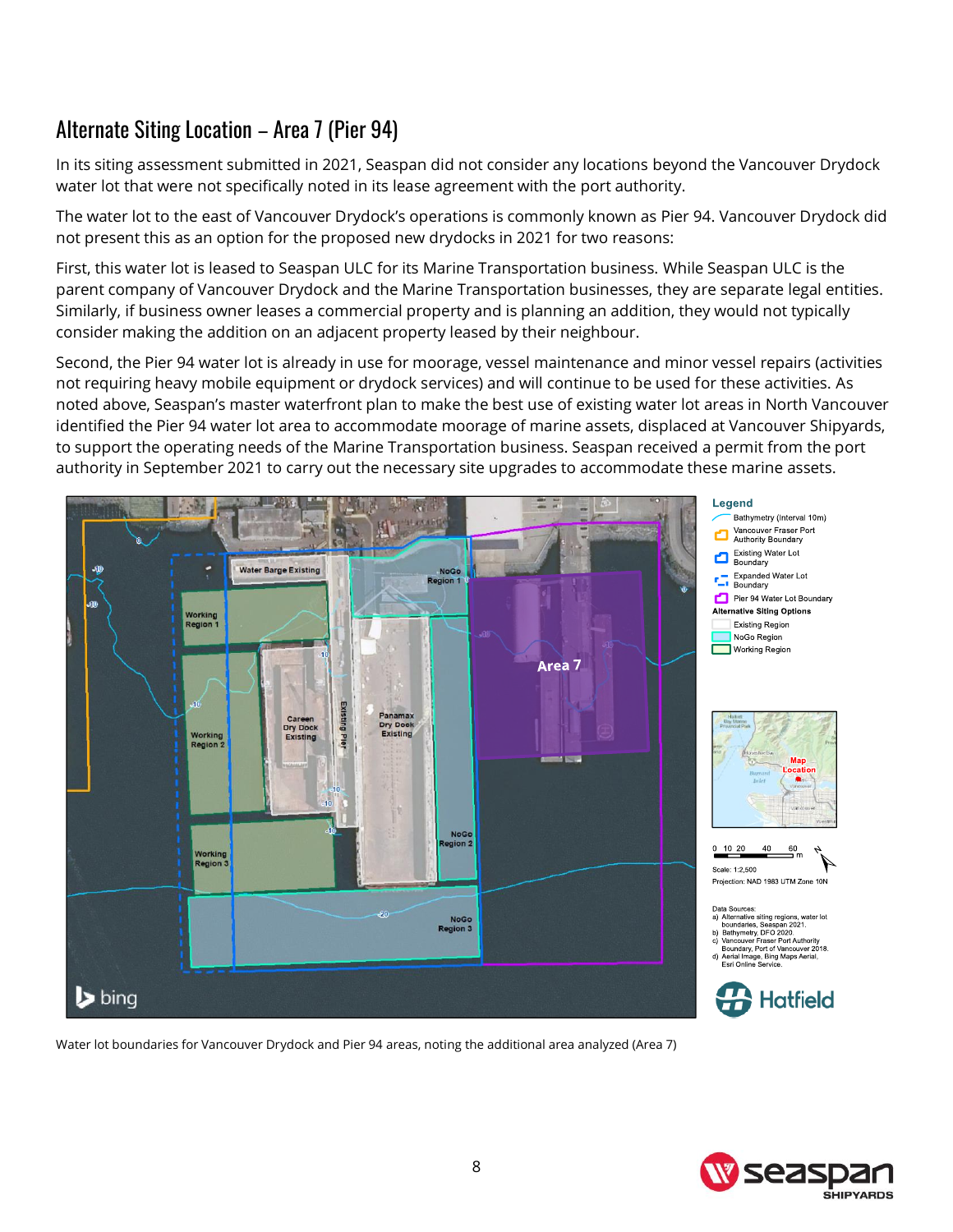#### **Analysis of Area 7 (Pier 94)**

While the Pier 94 water lot is leased to and in use by another legal entity, with the feedback from the community in summer 2021, Vancouver Drydock completed a detailed review to assess the feasibility of using this adjacent water lot.

The analysis applied the same criteria used for the Vancouver Drydock water lot and again applied a rating of *requirement met* (green), *requirement partially met* or *inefficiency introduced* (yellow), or *requirement not met* (red) against the criteria.

This further analysis affirmed that, even if the Pier 94 water lot was available to Vancouver Drydock, this location does not adequately support operational requirements.

| <b>Operational Requirements</b>                          | Area<br>#7 |
|----------------------------------------------------------|------------|
| Sheltered location                                       |            |
| 1:1 berth space to drydock<br>length ratio               |            |
| Workshop stores and<br>employee spaces proximity         |            |
| Mobile equipment direct<br>access with 20T pier capacity |            |
| 12m to 15m water depth                                   |            |
| W Site barge access                                      |            |
| Safe navigation                                          |            |
| Community proximity                                      |            |

#### **Criteria Rationale**

- The use of both new proposed drydocks in Area 7 would require demolition of the existing Pier 94 and a complete reconstruction to enable the operational weight bearing requirements to be met. Pier 94 is old, in poor condition and does not have the load bearing capacity to support manlifts, forklifts and mobile cranes – all of which are essential for a ship repair operation. The amount of capital investment required for complete reconstruction is not economically feasible for this project.
- There is currently no access for pedestrians or vehicles to travel on land on the south side between the Vancouver Drydock site and the Pier 94 site. To enable workers and equipment to travel efficiently between these two sites, a bridge would need to be constructed. The amount of capital investment required for this construction is not economically feasible for this project.